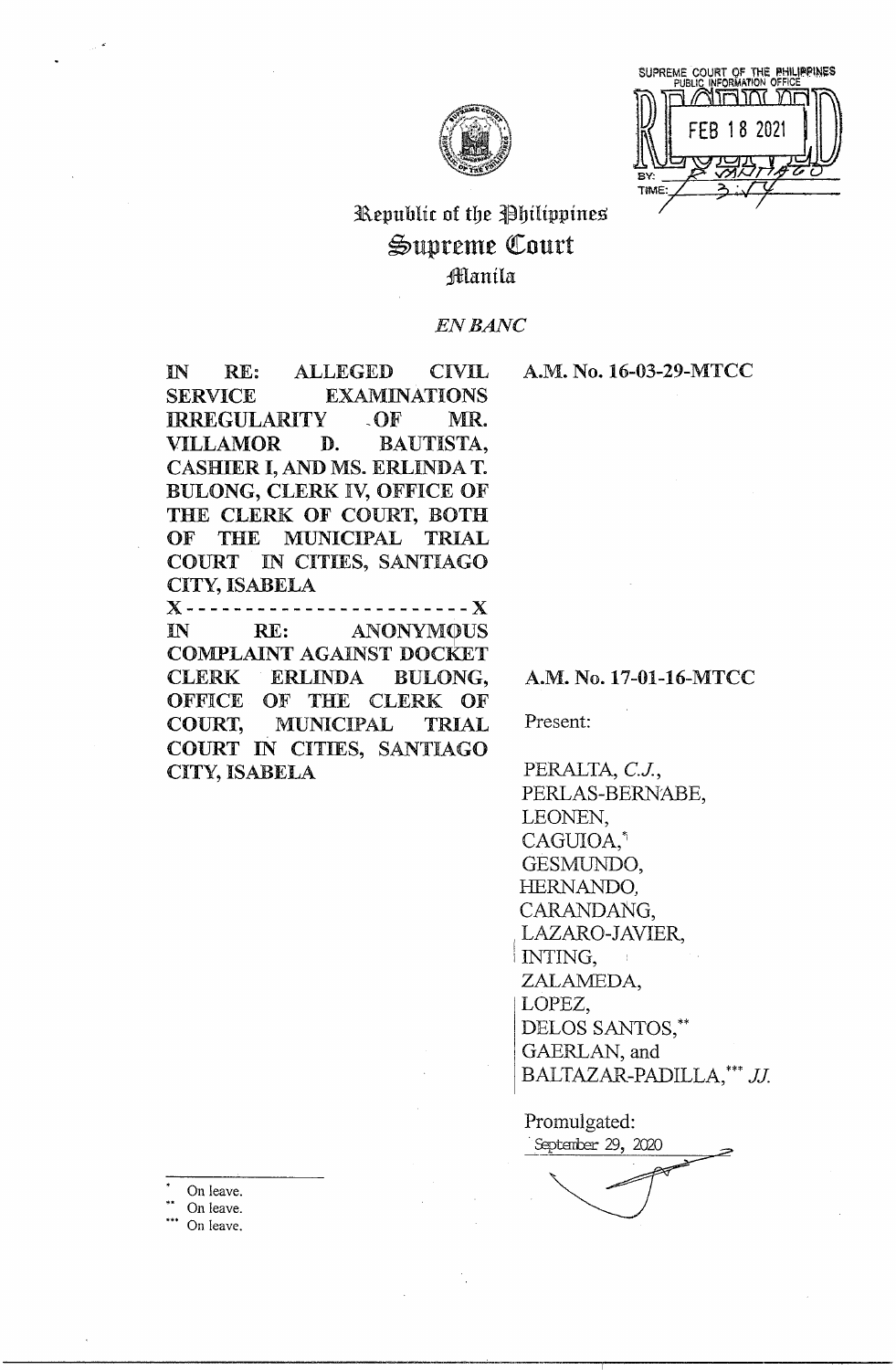Decision 2 A.M. No. 16-03-29-MTCC

## DECISION

### *PERCURIAM:*

Before the Court are two administrative complaints for Grave Misconduct, Dishonesty, and Falsification ofiPublic Documents against two employees of the Office of the Clerk of Court, 1Municipal Trial Court in Cities (MTCC), Santiago City, Isabela: Villamor D. Bautista (Bautista), Cashier I, and Erlinda Bulong (Bulong), Docket Clerk.

## **Antecedents**

In a letter<sup>1</sup> dated 28 January 2016, the Civil Service Commission (CSC) referred to the Office of the Court Administrator (OCA) the results of its investigation into alleged serious dishonesty committed by Bautista and Bulong.

The charges stem from irregularities in taking the civil service exam. Bautista supposedly took the civil service exam on 19 June 1997 in Quezon City, while Bulong took the exam on 24 May 1998 in Tuguegarao City, Cagayan. However, the CSC found discrepancies when it compared the photos in their Personal Data Sheets (PDS) to their photos in the picture seating plan during their respective exams.

Meanwhile, the OCA received an anonymous complaint<sup>2</sup> proffering the same allegations against Bulong.

The OCA directed Bautista and Bulong to comment on the CSC's report.<sup>3</sup> In his Comment,<sup>4</sup> Bautista denied the charge and maintained that he has been serving the Judiciary faithfully since 1997. On the other hand, Bulong denied the allegation saying that she did not take the civil service exam but instead availed of the "cultural minority eligibility" since she was an *Ybanag.* <sup>5</sup>

- $\frac{4}{1}$  Id. at 55-56.
- Id. at 53-54.

<sup>1</sup>*Rollo* (A.M. No. 16-03-29-MTCC), pp. *7-3.* 

 $^{2}$  Docketed as A.M. No. 17-01-16-MTCC.

*Rollo* (A.M. No. 16-03-29-MTCC), p. 36.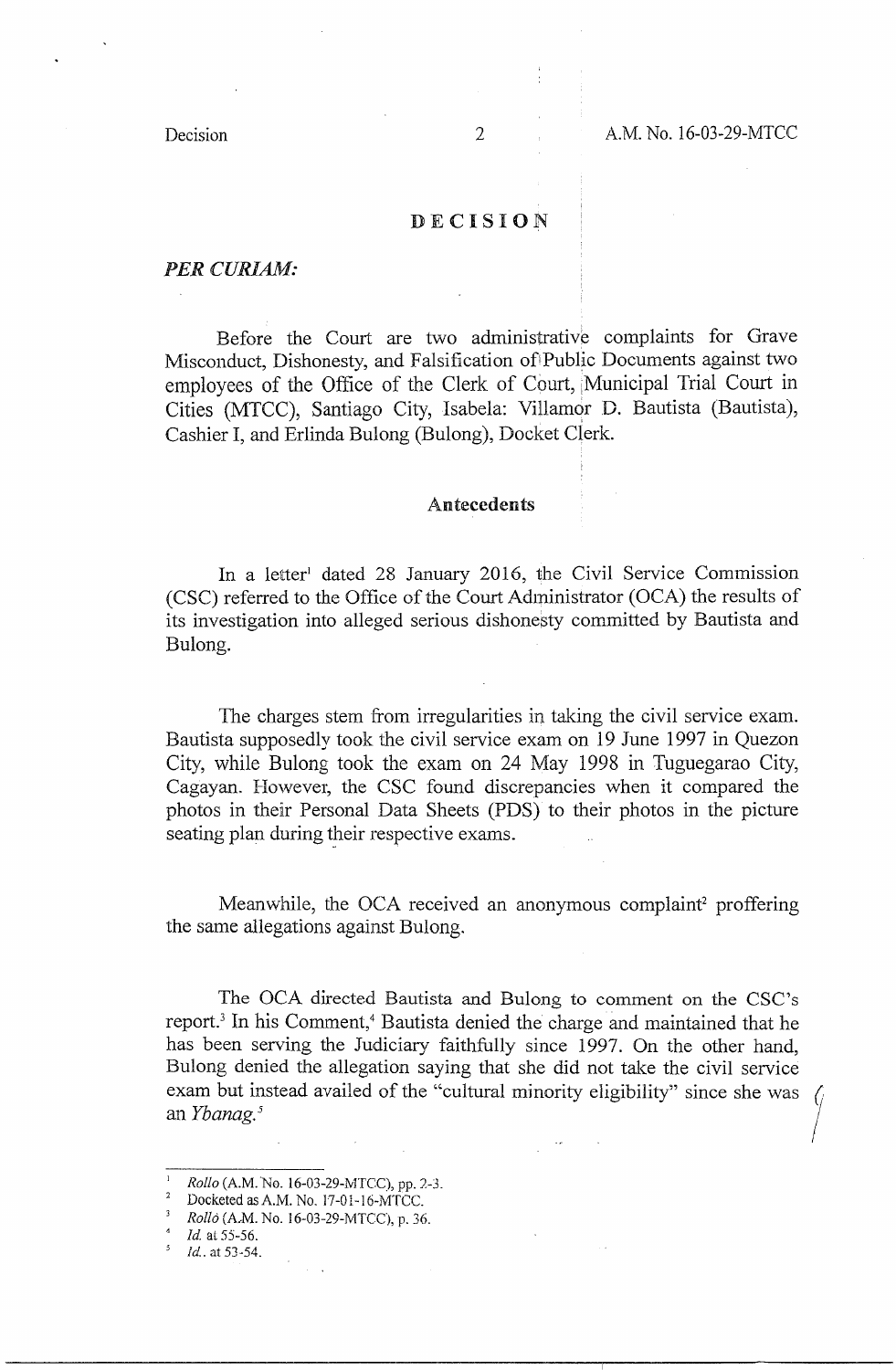In a Resolution<sup>6</sup> dated 20 March 2017, the Court ordered the complaints to be consolidated and referred to Executive Judge Alexander De Guzman for investigation, report, and recommendation.<sup>7</sup>

In his Report,<sup>8</sup> Judge De Guzman found Bautista and Bulong administratively liable. First, Judge De Guzman found that there was indeed another person who took the civil service exam in Bulong's name, but she denied knowing that person. She also denied taking the civil service exam, but admitted reflecting the results thereof in her PDS, making it appear that she did take and pass the exam. She claimed that she made a mistake and pleaded for mercy since she did not use the same to apply for a promotion.

Second, Judge De Guzman held that Bautista failed to substantiate his claim that he personally took the exam and submitted, his own picture for that purpose. Judge De Guzman found Bautista's explanation for why the picture of another person appears in the picture seat plan to be insubstantial. The investigating judge noted that Bautista cannot deny the identity of the person who took the exam because he himself knew the person to be Romeo Gatcheco, former sheriff of Branch 1, MTCC Santiago City.

## Findings **of the**  Office **of** the **Court Administrator**

The OCA adopted Judge De Guzman's findings and recommendation.<sup>9</sup> The OCA found that while Bulong admitted that she did not take the civil service exam and claimed to not know who actually did take it, she still claimed the result as her own. It was noted that the test result is reflected in Bulong's PDS. The OCA also brushed aside Bulong's claim that the irregularity is part of a plot concocted by her husband's mistress, who supposedly has relatives in the CSC.

As to Bautista, the OCA held that his denials were unsupported by any corroborating testimony. The OCA also rejected Bautista's claim that he did not know the person whose picture appears in the picture seat plan, noting that even Judge De Guzman recognized that person as a former Santiago City MTCC employee; hence, Bautista's former co-worker.<sup>10</sup>

<sup>6</sup>*Rollo* (A.M. No. 17-01-16-MTCC), pp. 4-5.

*Rollo* (A.M. No. 16-03-29-MTCC), p. 60.

<sup>8</sup>*Id* at 67-68.

<sup>&</sup>lt;sup>9</sup> *Id.* at 97-101.

<sup>10</sup>*ld.* at 99.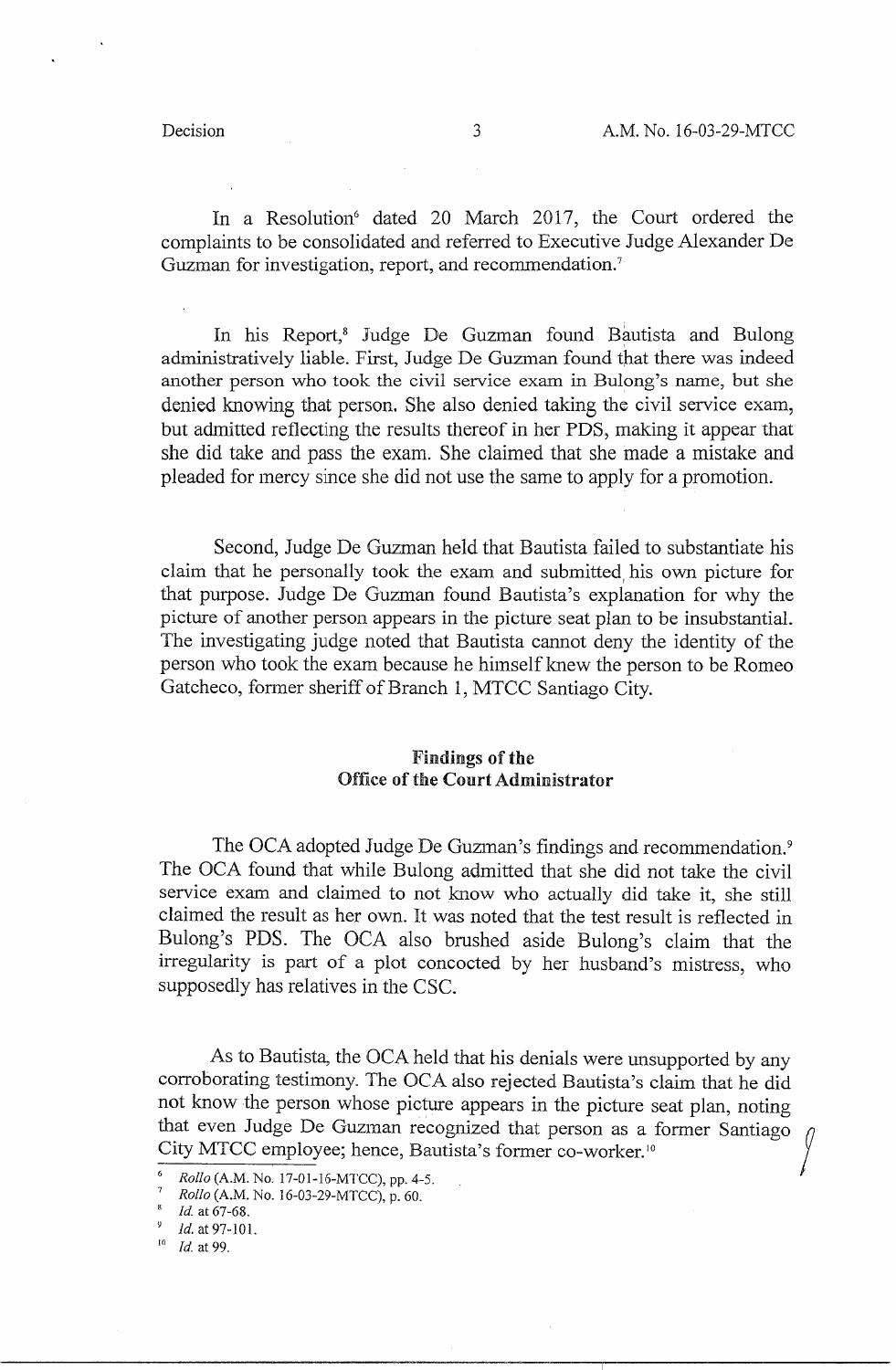$\int$ 

The OCA averred that while neither Bautista nor Bulong used the falsified civil service eligibility for promotion, both "enjoyed their respective permanent positions without the requisite eligibility."<sup>11</sup>

The OCA recommended that Bautista and Bulong be found guilty of Grave Misconduct, Dishonesty, and Falsification of Public Documents, and dismissed from the service with forfeiture of retirement benefits and disqualification from government employment.<sup>12</sup>

Further, the OCA also recommended the forfeiture of Bautista's accrued leave credits from the day of his appointment as Cashier I (09 December 1997) until the present because he was ineligible for the position.

#### Issue

The lone issue now before the Court is whether Bautista and Bulong are guilty of Grave Misconduct, Dishonesty, and Falsification of Public Documents.

## Ruling of the Comrt

The Court adopts the findings and recommendation of the OCA.

Republic Act No.  $9416^{13}$  has declared "any form of cheating in civil service examinations" to be **illegal and unlawful.** Specifically, Section 3 (b) defines cheating, to wit:

**(b)** Cheating - refers to any act or omission before, during or after any civil service examination that will directly or indirectly undermine the sanctity and integrity of the examination such as, but not limited to, the following:

(1) Impersonation;

**XXX** 

<sup>&</sup>lt;sup>11</sup> *Id.* at 100.

 $12 \text{ Id.}$  at 101.

An Act Declaring as Unlawful Any Form of Cheating in Civil Service Examinations, Unauthorized Use and Possession of Civil Service Commission (CSC) Examination-Related Materials, and Granting the CSC Exclusive Jurisdiction Over These Cases Including Those Committed by Private Individuals (2007).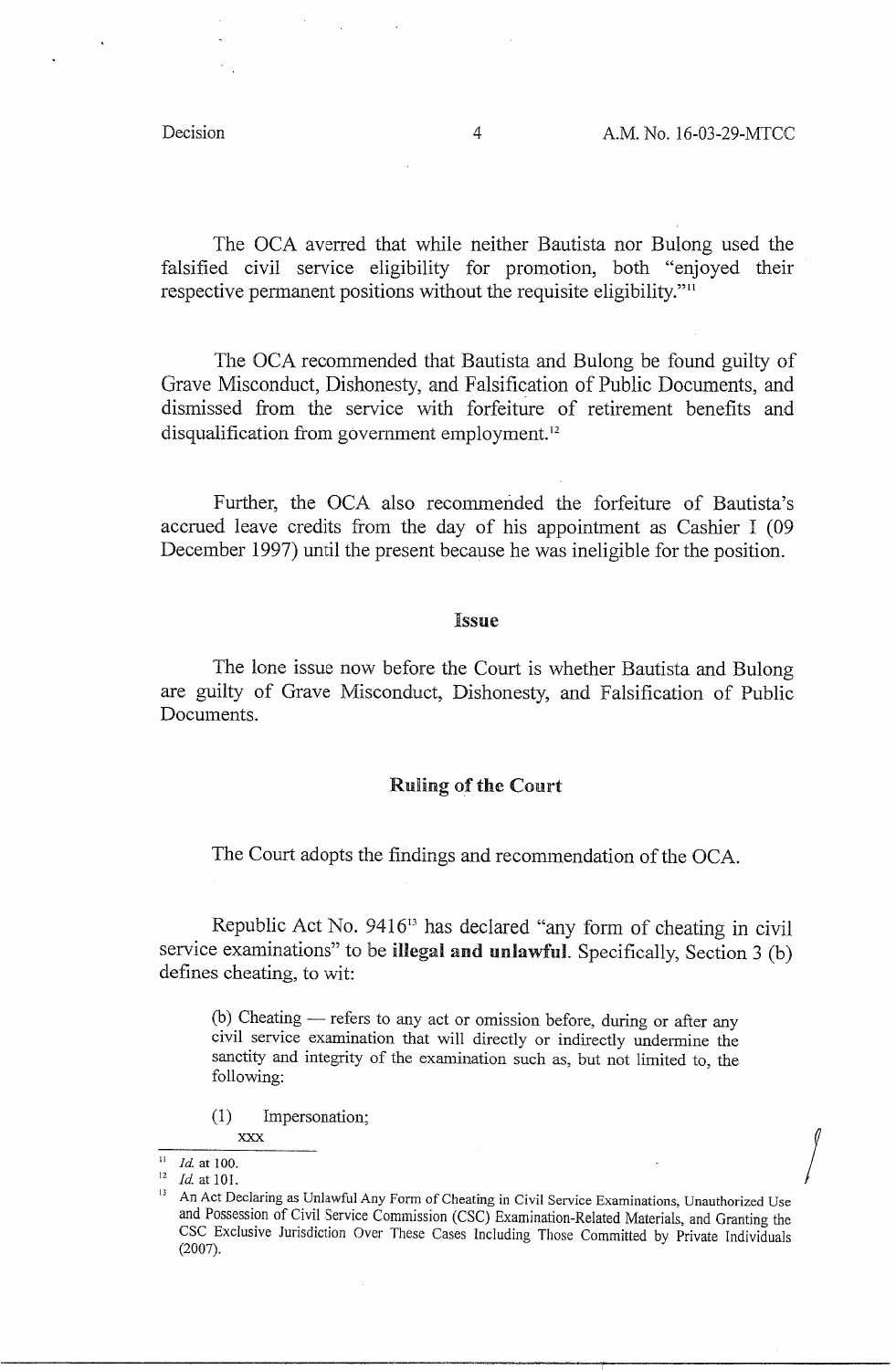(7) Possession and or use of fake certificate of eligibility; xxx

These are the acts being attributed to Bautista and Bulong. Both deny the charges and claim lack of knowledge of the irregularity, but the evidence, nonetheless, bears out their guilt.

An examination of the picture seat plan $14$  which bears the name of Bautista clearly shows the picture of a person different from the person whose picture appears in Bautista's PDS.<sup>15</sup> The signature used by Bautista in his PDS<sup>16</sup> is also unmistakably different from the signature that appears on the picture seat plan. $17$ 

Bautista never explained these glaring discrepancies. Instead, Bautista relies only on denial. However, "[i]t is well-settled that denial is an inherently weak defense. To be believed, it must be buttressed by strong evidence of non-culpability; otherwise, such denial is purely self-serving and is with no evidentiary value."<sup>18</sup>

No such evidence was offered by Bautista. On the contrary, the evidence shows that the person whose picture appears on the picture seat plan is Bautista's former co-worker, and someone known enough within the Santiago City MTCC for Judge De Guzman himself to recognize. Bautista did not deny this fact; indeed, he did not even address this important point in his explanation.

Interesting, too, is that Bautista never proffered evidence to support his claim that he took the exam himself. The only conclusion is that such exonerating evidence does not exist.

On the other hand, Bulong's claim of her own lack of knowledge fails to persuade. It is noteworthy that the signature on the picture seat plan appears to be similar to Bulong's signature on her PDS. Likewise, the person who signed the picture seat plan gave the exact same date as her birthday. Yet, the photo<sup>19</sup> that appears on the picture seat plan is of a person

<sup>14</sup>*Rollo* (A.M. No. 16-03-29-MTCC), p. 32.

<sup>15</sup>*Id.* at 28.

 $16$  *Id.* 

<sup>&</sup>lt;sup>17</sup> *Id.* at 32.

<sup>&</sup>lt;sup>18</sup> Anonymous Complaint dated May 3, 2013, Re: Fake Certificates of Civil Service Eligibility of Ragel, et al.,A.M. No. 14-10-314-RTC, 28 November 2017.

<sup>19</sup>*Rollo* (A.M. No. 16-03-29-MTCC), p. 34.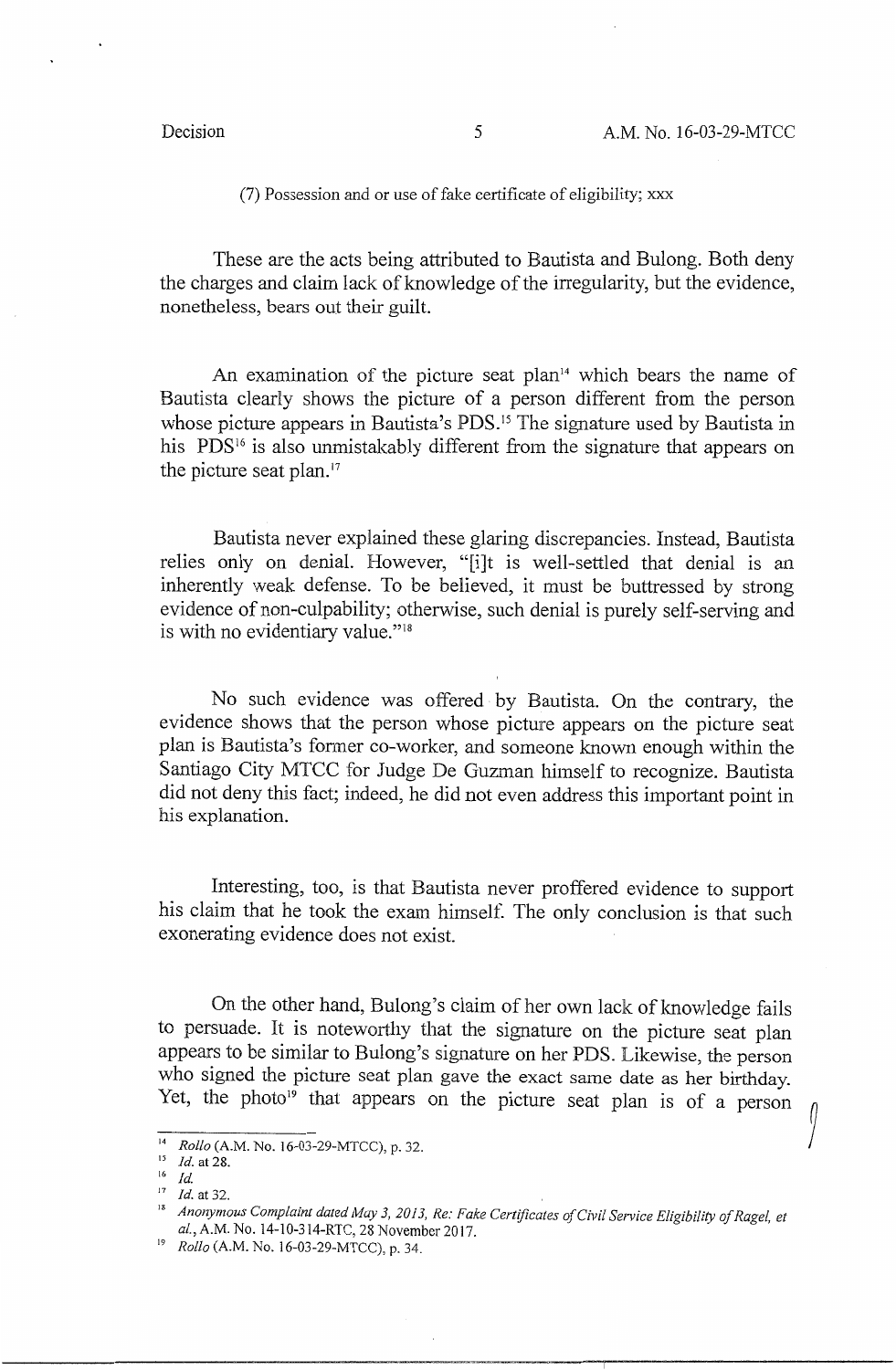indubitably different from the person whose picture appears in Bulong's PDS.20

Bulong never even claimed that she took the exam herself, explaining that she had gained her civil service eligibility as a member of a cultural minority.<sup>21</sup> She, however, has not given a sufficient explanation why her name, signature, and birthday appeared in the picture seat plan. Instead, Bulong accuses her husband and his mistress of conspiring against her.

Pinning the blame on a nefarious plot by a wayward husband and his mistress is not even new. In *Office of the Court Administrator v. Bermejo*,<sup>22</sup> the offender employed the same tired tactic to evade liability. The Court in that case noted that Bennejo was unable to explain how her husband and his mistress could have manipulated the CSC personnel and persuade another person to take the exam in her name.

Needless to say, the Court was not swayed then and it is not swayed now.

Bulong did not present any evidence to support this claim. Neither did she explain why they devised the scheme against her. Morever, if there was indeed such a scheme, Bulong never informed the CSC, her superiors in the MTCC, or even this Court, of this plot.

As the Court has previously noted, "[i]n the offense of impersonation, there are always two persons involved. The offense cannot prosper without the active participation of both persons."23 That she claimed the test results as her own further convinces the Court that the plot was known to Bulong.

Also noteworthy is that neither Bautista nor Bulong disputed the authenticity of the picture seat plan.

The records of the CSC are "presumed correct and made in the regular /

<sup>20</sup>*Id.* at 30.

<sup>21</sup>*Id.* at 30.

<sup>&</sup>lt;sup>22</sup> A.M. No. P-05-2004, 14 March 2008.

<sup>&</sup>lt;sup>23</sup> Re: Civil Service Examination Irregularity (Impersonation) of Ms. Elena T. Valderoso, Cash Clerk II, *Office of the Clerk of Court, Municipal Trial Court in Cities, Antipolo City,* A.M. No. P-16-3423, 16 February 16, 2016.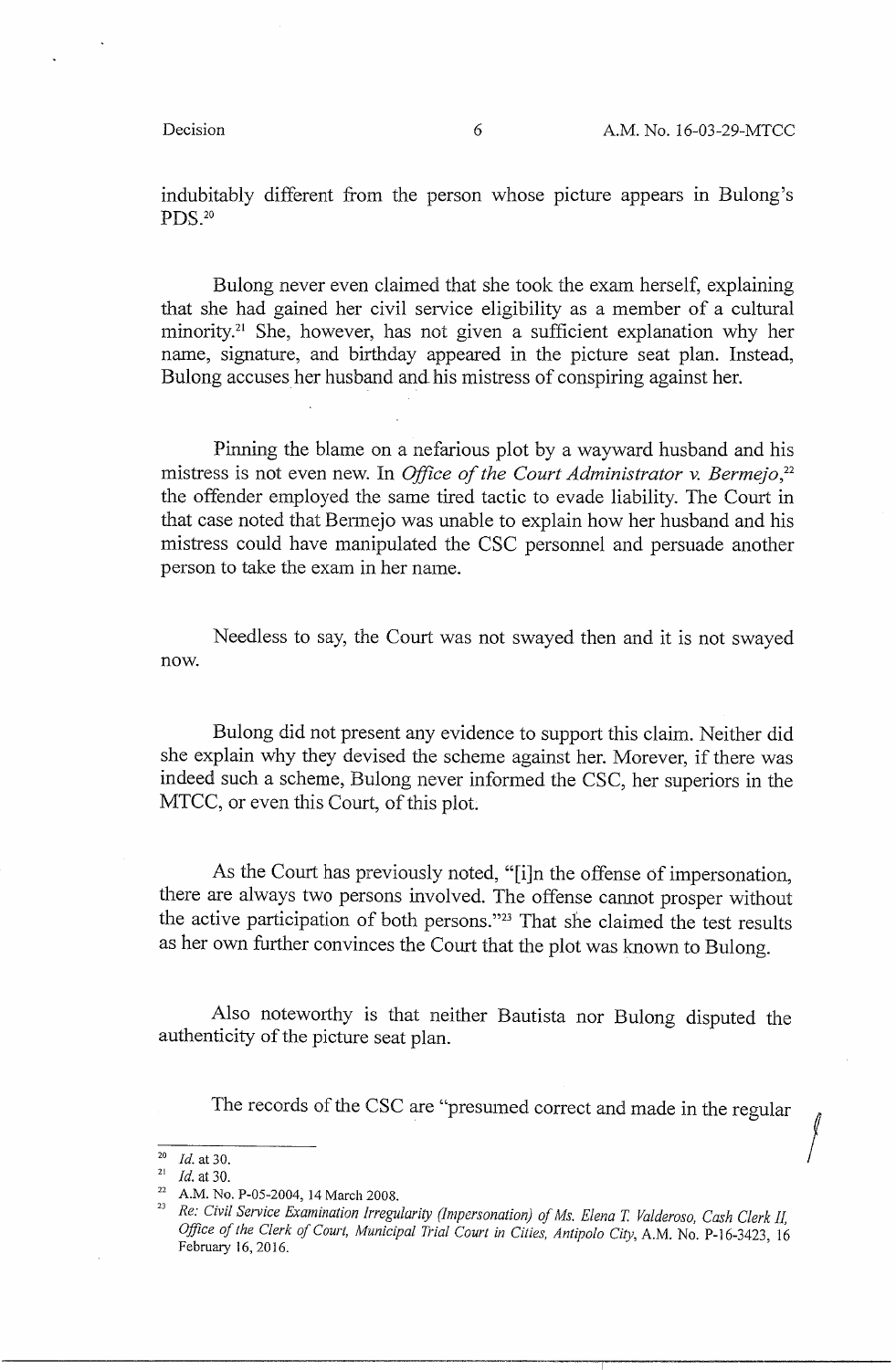course of official business."24 In particular, the Court has recognized the picture seat plan as "a public document which is admissible in evidence without need of proof of its authenticity and due execution."<sup>25</sup> As such, "the entries thereof made in the course of official duty are *prima facie* evidence of the facts stated therein."26

The Court has also upheld the presumption of regularity in the performance of official duties of the CSC personnel, thus:

Those government employees who prepared the [picture seat plan] and who supervised the conduct of the Career Service Sub-Professional Examination xxx, enjoy the presumption that they regularly performed their duties and this presumption cannot be disputed by mere conjectures and speculations.<sup>27</sup>

Both Bautista and Bulong failed to overcome the presumption of regularity in administering the civil service exam. They also did not present any proof to counter the CSC's documentary evidence.

More importantly, Bautista and Bulong have not satisfactorily explained why they claimed the results of the exams in their PDS. If it is true that they have no knowledge of the irregularity on taking the exam, they should not have claimed these results in their PDS knowing the same to be false information.

Even if the Court were inclined to believe they were not party to the irregularity, it does not overturn the fact that they knowingly used the false Certificate of Eligibility for their own advantage.<sup>28</sup>

On this matter, the law and CSC rules are clear: "the use of a false certificate of eligibility constitutes an act of dishonesty under civil service rules warranting the penalty of dismissal."<sup>29</sup> The same acts also "resulted to the prejudice of the government and the public in general,"<sup>30</sup> which the Court

<sup>24</sup>*Dumduma v. CSC,* G.R. No. 182606, 04 October 2011.

<sup>25</sup>*CSC v. Verge! de Dias,* G.R. No. 203536, 04 February 2015.

<sup>26</sup>*Office of the Court Administrator* v. *Bermejo,* A.M. No. P-05-2004, 14 March 2008. *Supra at note 22.* 

<sup>27</sup>*CSC v. Verge! de Dias, supra at note 25,* citing *Donato v. CSC Regional Office 1,* G.R. No. 165788, 07 February 2007.

<sup>28</sup>*See Re: Alleged Illegal Acquisition of a Career Service Eligibility of Ma. Aurora* P. *Santos,* A.M. No. 05-5-05-CA, 27 January 27 2006.

 $^{29}$  *Id* 

<sup>30</sup>*See Re: Complaint of the Civil Service Commission, Cordillera Administrative Region, Baguio City against Rita S. Chulyao,* A.M. No. P-07-2292. 28 September 2010.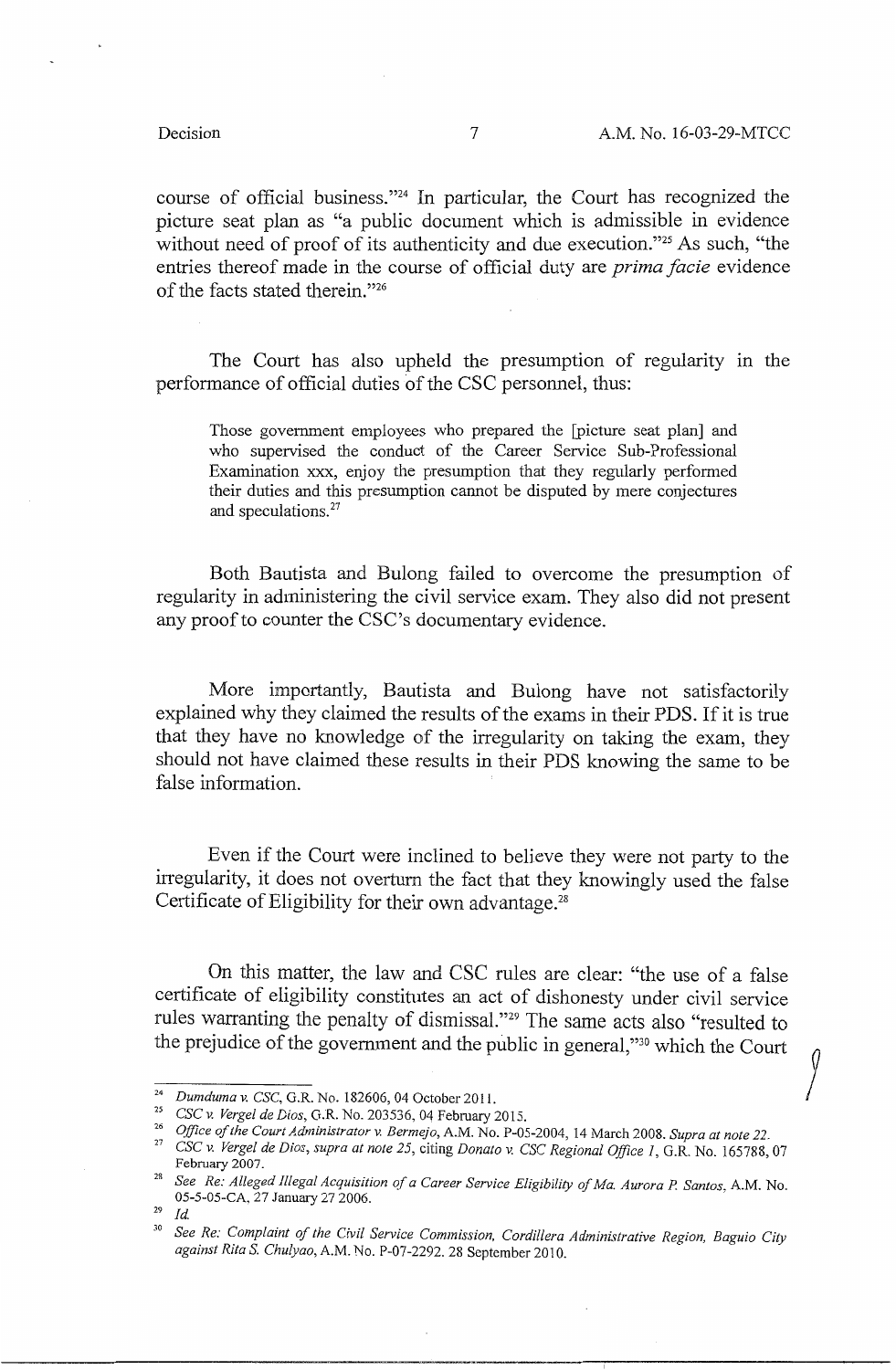$\int$ 

will never countenance.

In claiming the results of the civil service exam **they did not take** as their own and reflecting the same in their PDS, Bautista and Bulong committed Dishonesty and Falsification of Official Document. Falsification of the PDS is considered a "dishonest act related to [their] employment"<sup>31</sup> and "shows lack of integrity or a disposition to defraud, cheat, deceive or betray and an intention to violate the truth."

Finally, the court agrees with the OCA's recommendation on the penalty to be imposed on the transgressing employees.

Section 9 of R.A. No. 9416 states:

SECTION 9. Administrative Liability. - Any person found administratively liable under any of the acts mentioned above, shall be liable for serious dishonesty and grave misconduct and shall be dismissed from the service with all the accessory penalties for government employees. Nongovernment employees found administratively liable shall be perpetually barred from entering government service and from taking any government examination.

Meanwhile, the 2017 Rules on Administrative Cases in the Civil Service (RAACCS)<sup>32</sup> makes the following classification of offenses:

#### Rule 10

## ADMINISTRATIVE OFFENSES AND PENALTIES

**Section 50.** *Classification of Offenses.* Administrative offenses with corresponding penalties are classified into grave, less grave and light, depending on the depravity and effect on the government service.

A. The following grave offenses shall be punishable by dismissal from the service:

- 1. **Serious dishonesty;**
- 2. Gross Neglect of Duty;
- 3. **Gross Misconduct;**
- 4. Being Notoriously Undesirable;
- 5. Conviction of Crime Involving Moral Turpitude;

<sup>31</sup>*Re: Anonymous Letter Complaint vs. Judge Samson,* A.M. No. MT J-16-1870, 06 June 2017.

<sup>32</sup> CSC Resolution No. 1701077, 03 July 2017. Emphasis supplied. See also *Re: Alleged Dishonesty and*  Falsification of Civil Service Eligibility of Mr. Samuel R. Ruñez. Jr., A.M. No. 2019-18-SC, 28 January 2020.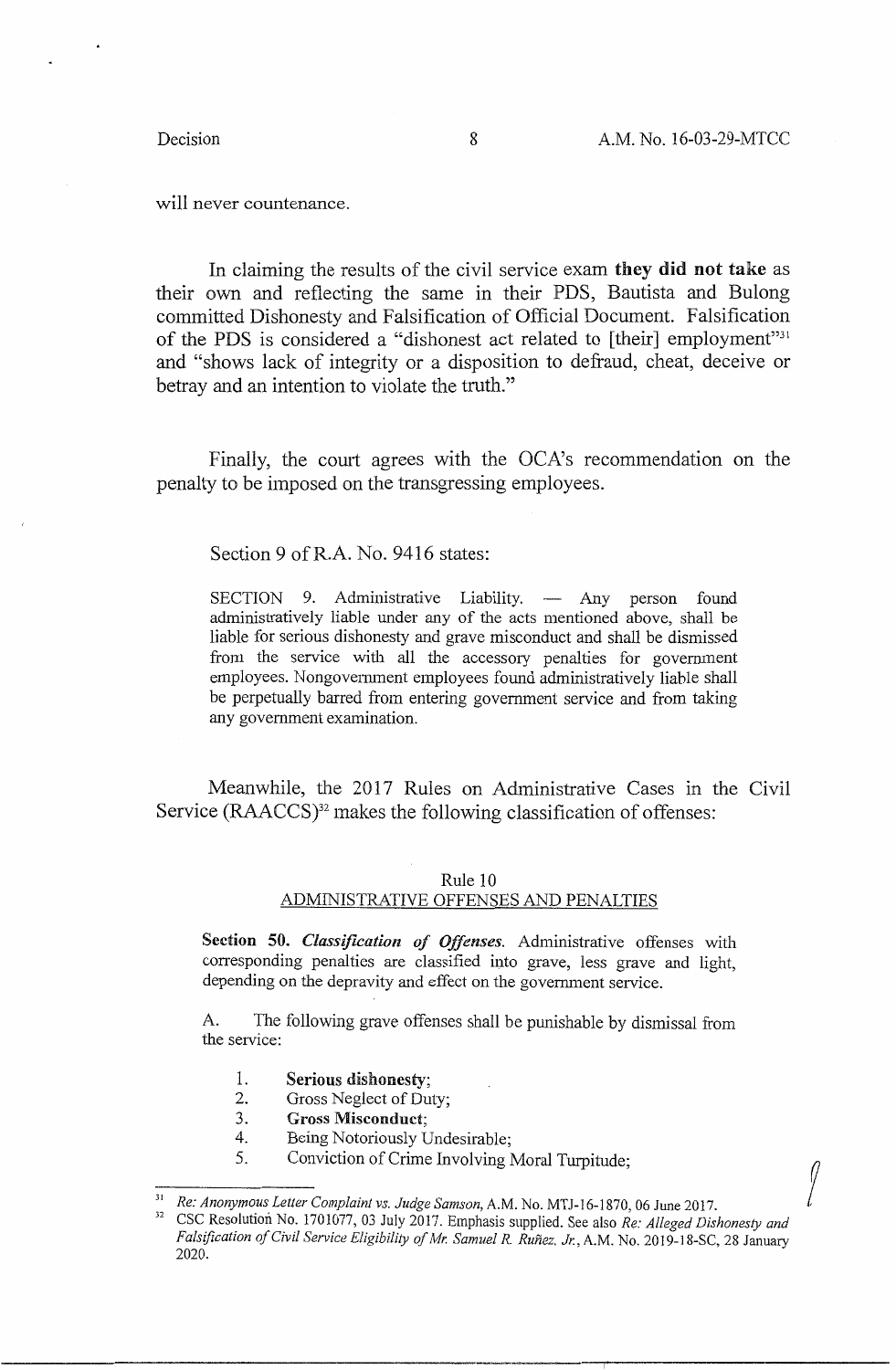$\int$ 

6. **Falsification of Official Document;**  xxx (Emphasis supplied.)

Bautista and Bulong are both guilty of Serious Dishonesty, Grave Misconduct, and Falsification of Official Document. These are all grave offenses, making them unfit to remain as public servants and employees of the judiciary. $33$ 

By their acts, Bautista and Bulong "failed to take heed of the Code of Conduct for Court Personnel, which regards all court personnel as sentinels of justice expected to refrain from any act of impropriety."34 The Court has always maintained that Judiciary employees are required to strictly and faithfully adhere to the highest degree of ethical conduct. In failing to do so, Bautista and Bulong have forfeited their place in its esteemed halls.

While the OCA recommended the forfeiture of Bautista's leave credits from the time of his employment in the judiciary because he was not qualified for the position, the Court, however, finds no legal basis for the same. In *Cabanatan v. Molina*,<sup>35</sup> where a sheriff of the Regional Trial (RTC) was dismissed from the service, the Court, in ordering the forfeiture of therein respondent's retirement benefits, **except his accrued leave credits,36**  applied by analogy, Rule 140, Section  $11(1)$  of the Rules of Court on the discipline of judges and justices of the Sandiganbayan and the Court of Appeals, to wit:

SEC. 11. *Sanction.* - A. If the respondent is guilty of a serious charge,<sup>37</sup> any of the following sanctions may be imposed:

1. Dismissal from the services, forfeiture of all or part of the benefits as the Court may determined, and disqualification from reinstatement or appointment to any public office, including government-owned or controlled corporations, **Provided, however, that the forfeiture of benefits shall in no case include-accrued** leave **credits;** 

xxxx (Emphasis supplied.)

<sup>33</sup>*Bartolata v. Julaton,* A.M. No. P-02-1638, 06 July 2006.

<sup>34</sup>*CSC v. Longos,* A.M. No. P-12-3070, 11 March 2014.

<sup>35</sup> A.M. No. P-01-1520, 21 November 2001.

<sup>36</sup> See *also CSC v. Sta. Ana,* A.M. No. P-03-1696, 30 April *2003* and *CSC v. Hadji Ali,* A.M. No. SCC-08- 11-P, 18 June 2013.

<sup>37</sup> SEC. 8. *Serious charges.* - Serious charges include:

XXX 2. Dishonesty xxx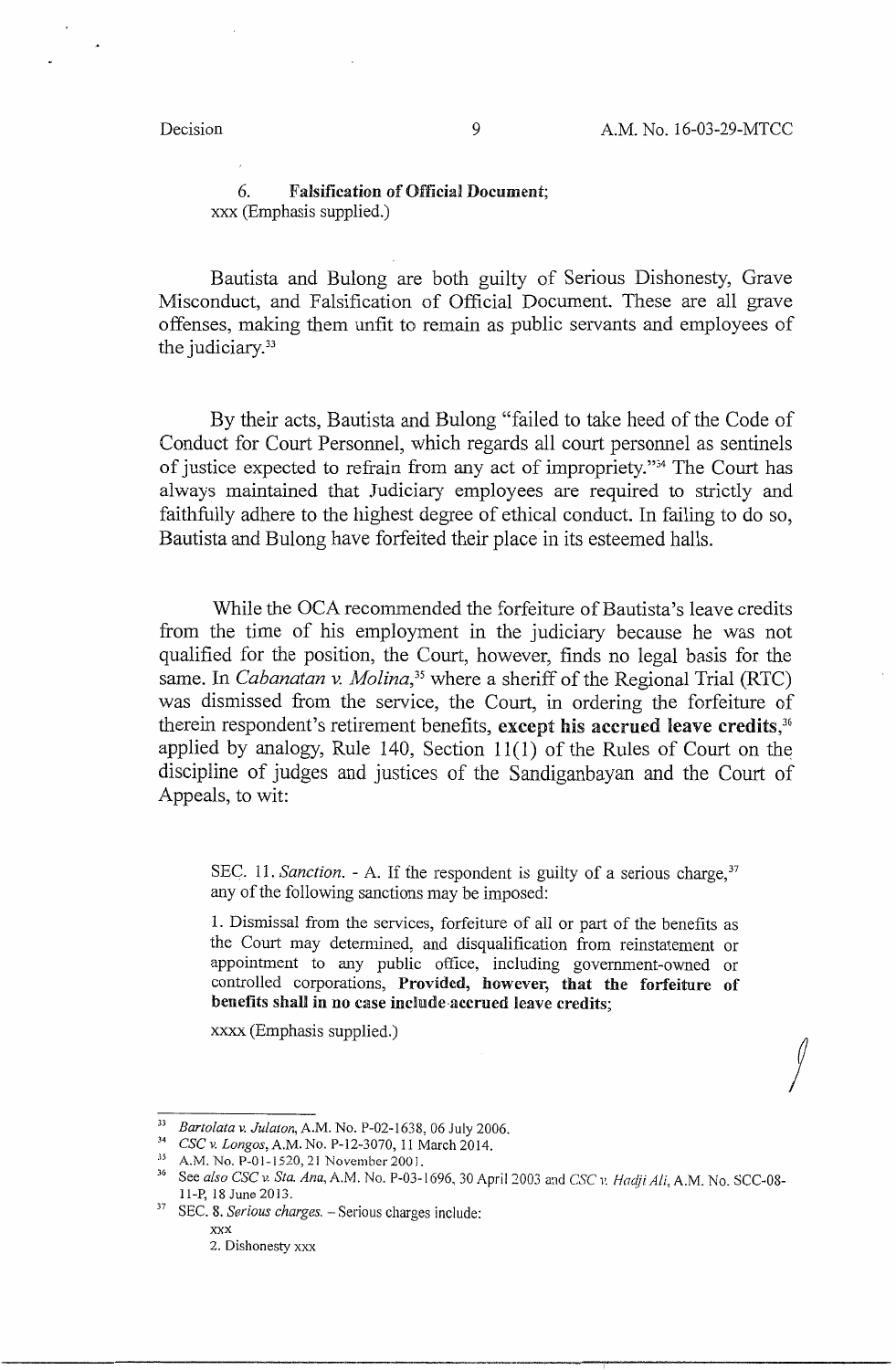The Court also notes that in previous cases<sup>38</sup> of Dishonesty committed through falsification of civil service eligibility, impersonation, or falsification of the PDS, where the penalty imposed is dismissal from the service with forfeiture of all retirement benefits, the Court explicitly excludes accrued leave benefits from such forfeiture.

## **WHEREFORE,** the foregoing premises considered, the Court finds:

- (1) Villamor D. Bautista, Cashier I, Office of the Clerk of Court, Municipal Trial Court in Cities, Santiago City, Isabela **GUILTY** of Grave Misconduct, Dishonesty, and Falsification of Public Documents. He is **DISMISSED** from the service, with **FORFEITURE** of all retirement benefits, excluding accrued leave credits, with disqualification to re-employment in the government or any of its subdivisions, instrumentalities, or agencies, including government-owned or controlled corporations, and without prejudice to any criminal and/or civil liability in a proper action; and
- (2) Erlinda Bulong, Docket Clerk, Office of the Clerk of Court, Municipal Trial Court in Cities, Santiago City, Isabela **GUILTY** of Grave Misconduct, Dishonesty, and Falsification of Public Documents. She is DISMISSED from the service, with FORFEITURE of all retirement benefits, excluding accrued leave credits, and with prejudice to re-employment in the government or any of its subdivisions, instrumentalities, or agencies, including governmentowned or controlled corporations, and without prejudice to any criminal and/or civil liability in a proper action.

#### **SO ORDERED.**

DIOSDADO M. PERALTA Chien Justice

<sup>38</sup>*See Momongan v. Sumaya,* A.M. No. P-10-2767, 12 April 2011; *CSC v. Longos,* A.M. No. P-12-3070, 11 March 2014; *Bartolata v. Julaton,* A.M. No. P-02-1638, 06 July 2006; *Re: Alleged Dishonesty and Falsification of Civil Service Eligibility of Mr. Samuel R. Runez, Jr., supra at note* 32; *Anonymous Complaint dated May 3, 2013, Re: Fake Certificates of Civil Service Eligibility of Ragel, et al.,* A.M. No. 14-10-314-RTC, 28 November 2017, *supra at note 18; Re: Civil Service Examination Irregularity (Impersonation) of Ms. Elena T. Vafderoso,* A.M. No. P-16-3423, 16 February 16, 2016, *supra at note 23; Dumduma v. CSC,* G.R. No. 182606, 04 October 2011, *supra at note 24; Office of the Court Administrator v. Bermejo, supra at note 22; Bartolata* v. *Julaton, supra at note 33;* and *Re: Alleged Illegal Acquisition of a Career Service Eligibility of Ma. Aurora P Santos, supra at note 28.*